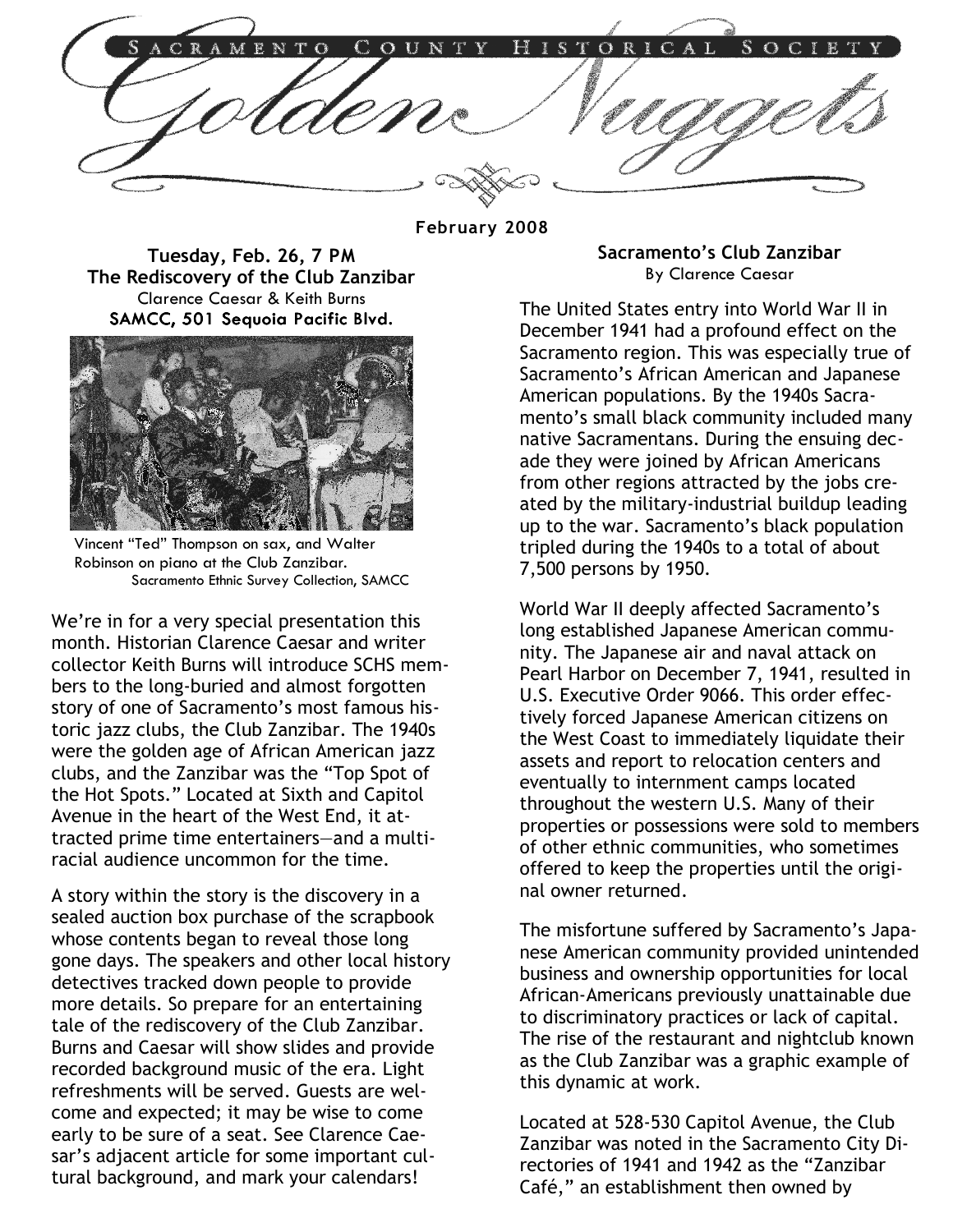William C. "Nitz" Jackson and Herman B. Ford. After 1942, the business was still listed as the "Zanzibar Café" but with Isaac and Louise Anderson noted as Jackson's new partners. In early 1942 the Andersons had purchased the liquor license of a local Japanese American businessman forced to sell it by Executive Order 9066. The Andersons opened A & J Liquors on 4<sup>th</sup> and Capitol later that year. It was this liquor license that led to the Zanzibar Café's evolution into Club Zanzibar.

The Club Zanzibar operated from 1942 until 1949. During its existence it boasted one of Sacramento's first interracial clienteles, fine dining, and some of the best entertainment available in the area during the 1940s. Stars such as Herb Jeffries, Kay Starr, Jack McVea (whose song "Open the Door Richard" was Billboard's No.1 hit in 1947), the Hunter Gray Trio, and many others performed there. Louis Armstrong and Dizzy Gillespie were also known to participate in informal Sunday afternoon jam sessions at the club with local musicians, a widespread practice among jazz musicians of the period. Club Zanzibar was Sacramento's version of similar jazz clubs that sprouted up during this time in larger jazz districts in Los Angeles, San Francisco, and Seattle.

The closure of the Club Zanzibar remains shrouded in controversy. By the late 1940s the Andersons bought out Jackson's interest in the club. Rumors of prostitution at the club prompted state liquor control officials to revoke the club's liquor license in November 1949. The Club Zanzibar closed a short time later. The prostitution allegations surrounding the club are still disputed by many African Americans who lived in the area during that time. Many saw the allegations as desperate actions of white men in power who were jealous of the club's success.

William Jackson left Sacramento for Southern California and lived there until his death in 1958. Isaac and Louise Anderson eventually moved A & J Liquors to a new location on Stockton Boulevard just south of Broadway where it operated until the mid-1990s. Despite its controversial demise, the social and cultural impact of the Club Zanzibar remains an

intriguing story within the larger cultural and ethnic history of Sacramento. -Clarence Caesar is a historian with California State Parks and an authority on African American history.



## Calling All History Buffs!

Sacramento County History Day, part of the nationwide contest announced by the above poster, will be held on March 8th at American River College from 8 AM to 5 PM. Judges are still needed for this event. Contest evaluation criteria are provided. Information is available from Bobby Roy at 916-224-8244. Additional information about judging is online at www.sachistoryday.org/judges.

Each year more than a half million students advised by thousands of teachers participate in this very hands-on history competition, now in its 25th year. They conduct extensive research and then present their conclusions in a wide choice of formats including posters, papers, exhibits, web pages, documentaries, and performances. Winners may go on to compete in the California History Day finals, which will be held in Sacramento at the Doubletree Hotel from May 5–8. Judges are also needed for this contest. Nationwide finals take place in Maryland in June. Last year's Sacramento winners from Valley High School took second place nationwide with their exhibit on the 1918 Flu Epidemic. See the video link on page 4 for another recent local winner. Please come support these students! Or better yet, be a judge.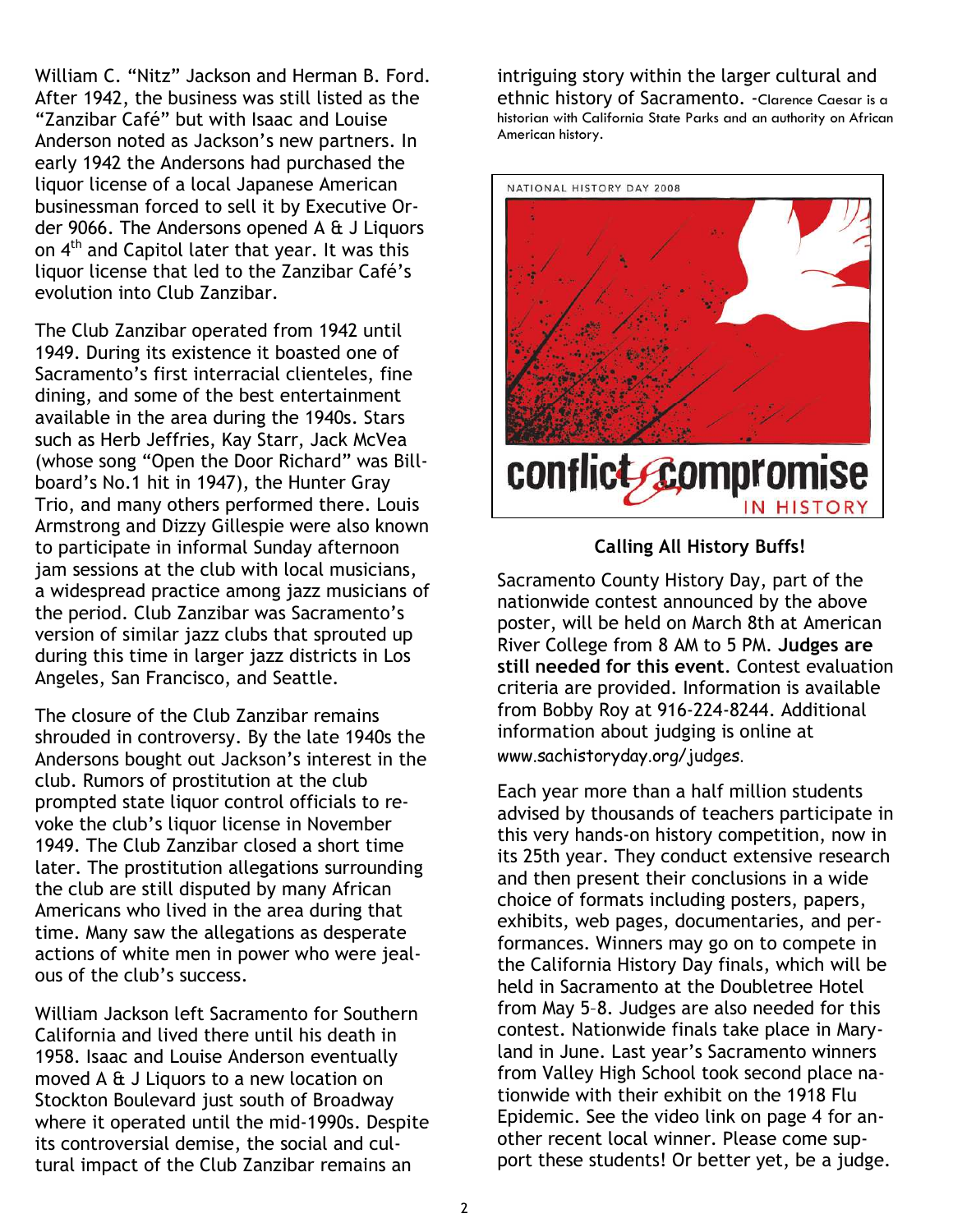## Days of '49

By Dan Winkelman

I'm old Tom Moore from the bummer's shore In the good old golden days. They call me a bummer and a gin sot, too But what cares I for praise? I wander 'round from town to town Just like a roving sign And all the people say, "There goes Tom Moore, In the days of '49."

- Ol Put's Golden Songster

Lake Natoma's shoreline is a victim of these bummers. Piles and piles of rock remain, turned over by desperate hard-working prospectors seeking their fortune in gold. My canoe launch site is near the old Negro Bar diggings. Somehow part of the Folsom Lake State Recreation Area on the other side of the lake was named Negro Bar. At least the name continues. The actual Negro Bar was just below Young Wo Circle in the city of Folsom but is now inundated by lake waters.

Only a few African American miners set up the camp, becoming the first to placer mine the area for gold. They gave up, moved on, and their names are lost to history. All except one, Sam Smith, who was accused of murder and spent time in San Quentin.

The next set of miners who came through got more serious about extracting gold from the bar. These men were extremely rugged individualists whose quest for gold led them to band together to form the Virginia Mining Company. In 1850, two hundred and fifty men from the company built a dam at Negro Bar



that diverted the river into a canal and flume. The flume carried water for a mile above the river bed. Once the bed was exposed, the men scrambled into the dry river bed where they used sluice boxes to work the claim.

The expense and back-breaking labor that went into the dam, canal and flume was all for naught. Meager gold finds sent those miners on their way, abandoning what was left of their wasted efforts. They were followed by other mining companies that built more dams, flumes, and tunnels. Negro Bar merchants built stores, inns, saloons, and theaters for the miners, and the town managed to grow. Soon Chinese American "drift" miners dug tunnels throughout the area with such intensity that one miner described the result as "all gutted and tunneled; as if a million colossal rabbits had made it their warren."

This was not the worst of the indignities suffered by the town of Negro Bar. Gold dredgers from the Natomas Consolidated Company ran a large zigzag path through the town, river bed, and gravel bars of the American River. When I was a youngster, my mother gathered the family and we picketed the dredgers with signs proclaiming, "Stop Destroying California." No one cared. A rock crushing plant processed cobbles from the dredge fields. Finally, the site was flooded during the construction of Nimbus Dam.

Today I paddle the shoreline of Lake Natoma

and marvel that the area has recovered enough to give the appearance of a natural setting. I often wonder what Negro Bar looked like 200 years ago. It's an enigma I can only resolve in my dreams.



In the days of old, In the days of gold How oft' times I repine For the days of old When we dug up the gold In the days of '49.

-A retired State Parks ranger, SCHS Board member Dan Winkelman spends a lot of time canoeing and thinking on Lake Natoma.